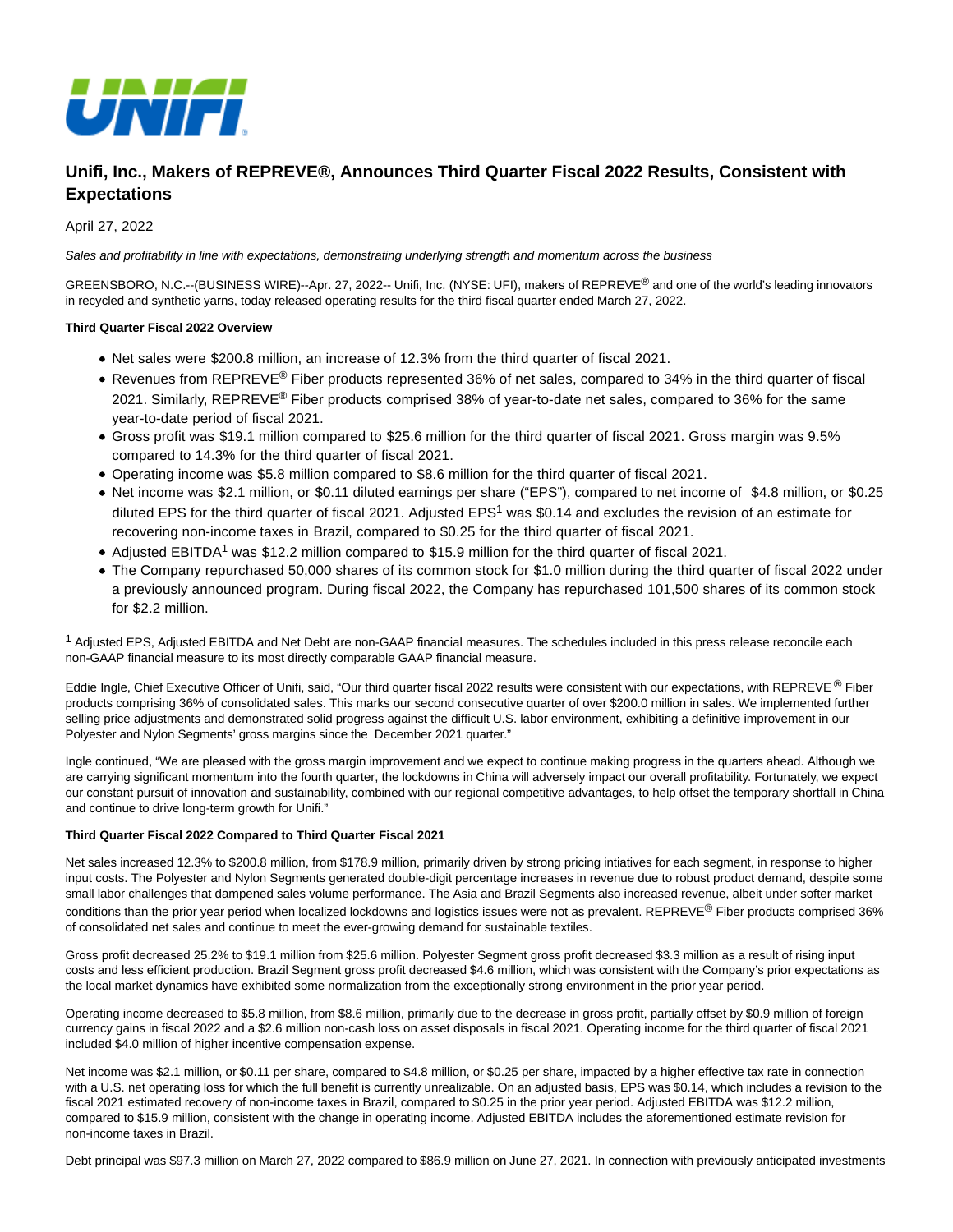in new yarn texturing innovation and working capital to support future growth, cash and cash equivalents decreased to \$53.0 million on March 27, 2022, from \$78.3 million on June 27, 2021. Accordingly, Net Debt<sup>1</sup> was \$44.3 million on March 27, 2022 compared to \$8.6 million on June 27, 2021.

### **Year-To-Date Fiscal 2022 Compared to Year-To-Date Fiscal 2021**

Net sales were \$598.2 million, compared to \$483.1 million, an increase of 23.8%. Revenues from REPREVE® Fiber products represented 38% of consolidated net sales, compared to 36%. Gross margin was 10.4%, compared to 13.7%. Operating income was \$23.6 million, compared to \$24.6 million. Net income was \$11.7 million, compared to \$15.7 million.

## **Outlook**

The following reflect the Company's updated expectations for fiscal 2022.

- Sales volume and REPREVE® Fiber sales growth driving net sales to \$810 million or more, which would represent an increase of 21% or more from the level achieved in fiscal 2021.
- Adjusted EBITDA to range between \$54.0 million and \$57.0 million, which reflects the adverse impacts of recent and ongoing COVID-related lockdowns in Asia and renewed global volatility.
- An effective tax rate between 45% and 55%, assuming no significant changes in existing tax legislation.
- Capital expenditures of approximately \$40.0 million to \$42.0 million, as the Company continues investing in new yarn texturing machinery within the U.S., El Salvador and Brazil. Such capital expenditure levels will be funded by cash on-hand and available financing arrangements and are inclusive of approximately \$10.0 million to \$12.0 million of routine annual maintenance.

Ingle concluded, "While renewed global volatility amid lockdowns in Asia mutes our expectations for the fourth quarter, we remain optimistic about our momentum towards the strategic initiatives that we outlined in pursuit of our fiscal 2025 targets."

### **Third Quarter Fiscal 2022 Earnings Conference Call**

The Company will provide additional commentary regarding its third quarter fiscal 2022 results and other developments during its earnings conference call on April 28, 2022, at 8:30 a.m., Eastern Time. The call can be accessed via a live audio webcast on the Company's website at [http://investor.unifi.com.](https://cts.businesswire.com/ct/CT?id=smartlink&url=http%3A%2F%2Finvestor.unifi.com&esheet=52699235&newsitemid=20220427005637&lan=en-US&anchor=http%3A%2F%2Finvestor.unifi.com&index=1&md5=258e121b471726a2d55c96153d8513bf) Additional supporting materials and information related to the call will also be available on the Company's website.

### **About Unifi**

Unifi, Inc. (NYSE: UFI) is a global textile solutions provider and one of the world's leading innovators in manufacturing synthetic and recycled performance fibers. Through REPREVE<sup>®</sup>, one of Unifi's proprietary technologies and the global leader in branded recycled performance fibers, Unifi has transformed more than 30 billion plastic bottles into recycled fiber for new apparel, footwear, home goods and other consumer products. Unifi continually innovates technologies to meet consumer needs in moisture management, thermal regulation, antimicrobial protection, UV protection, stretch, water resistance and enhanced softness. Unifi collaborates with many of the world's most influential brands in the sports apparel, fashion, home, automotive and other industries. For more information about Unifi, visi[t www.Unifi.com.](https://cts.businesswire.com/ct/CT?id=smartlink&url=http%3A%2F%2Fwww.Unifi.com&esheet=52699235&newsitemid=20220427005637&lan=en-US&anchor=www.Unifi.com&index=2&md5=c473651786eadb047e2d773b70a2703d)

Financial Statements, Business Segment Information and Reconciliations of Reported Results to Adjusted Results to Follow

## **CONDENSED CONSOLIDATED STATEMENTS OF INCOME**

## **(Unaudited)**

**(In thousands, except per share amounts)**

|                                              | For the Three Months Ended |                |    |                | For the Nine Months Ended |                |  |                |  |  |
|----------------------------------------------|----------------------------|----------------|----|----------------|---------------------------|----------------|--|----------------|--|--|
|                                              |                            | March 27, 2022 |    | March 28, 2021 |                           | March 27, 2022 |  | March 28, 2021 |  |  |
| Net sales                                    |                            | \$ 200,780     | \$ | 178,866        |                           | \$598,182      |  | \$483,147      |  |  |
| Cost of sales                                |                            | 181,636        |    | 153,271        |                           | 536,051        |  | 417,057        |  |  |
| Gross profit                                 |                            | 19,144         |    | 25,595         |                           | 62,131         |  | 66,090         |  |  |
| Selling, general and administrative expenses |                            | 14,389         |    | 14,581         |                           | 39,025         |  | 38,570         |  |  |
| Benefit for bad debts                        |                            | (169)          |    | (184)          |                           | (489)          |  | (1, 330)       |  |  |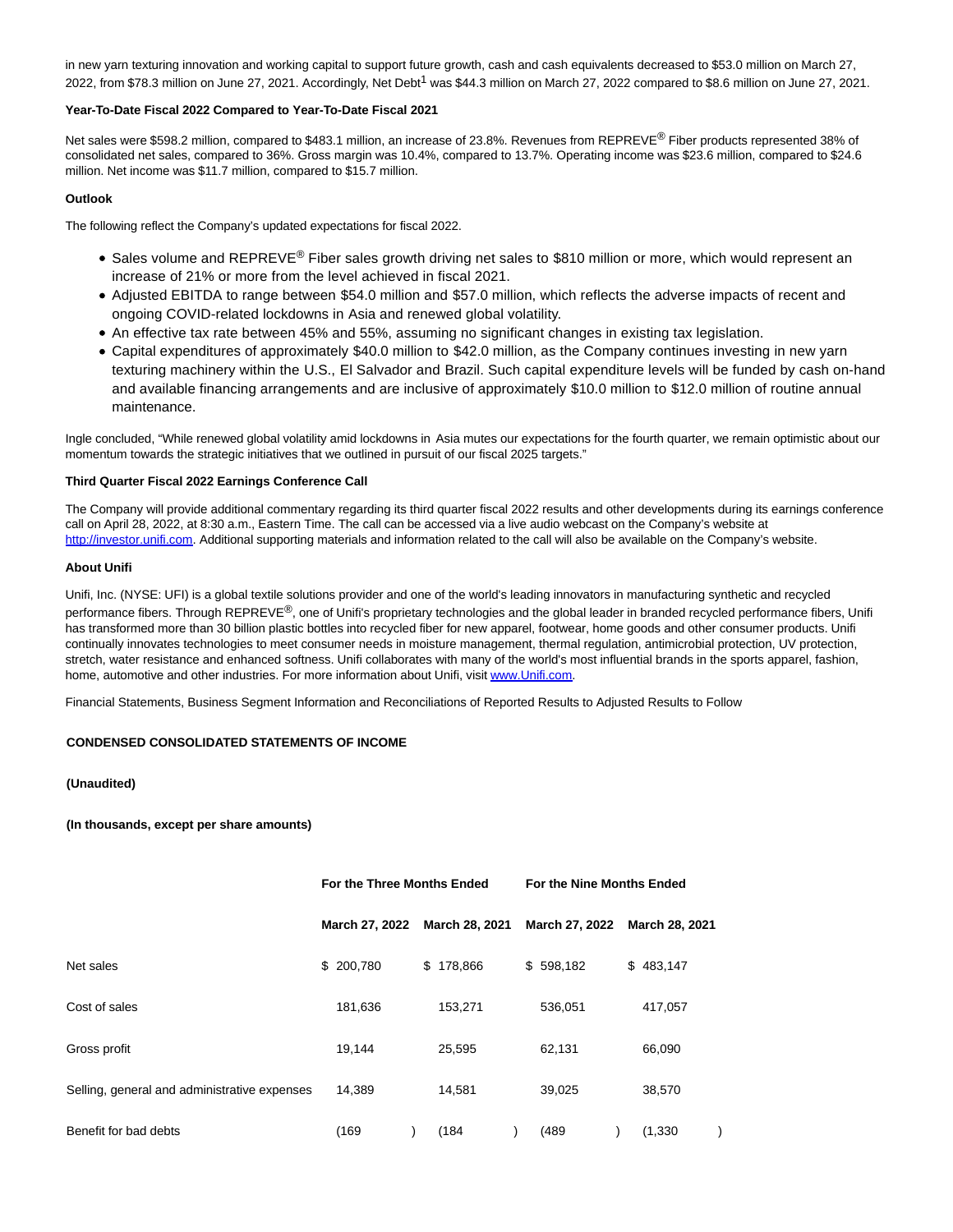| Other operating (income) expense, net           | (831)    | $\big)$       | 2,582                        |               | (2)      | $\mathcal{C}^{\prime}$ | 4,236    |   |
|-------------------------------------------------|----------|---------------|------------------------------|---------------|----------|------------------------|----------|---|
| Operating income                                | 5,755    |               | 8,616                        |               | 23,597   |                        | 24,614   |   |
| Interest income                                 | (492)    | $\mathcal{L}$ | (159)                        | $\lambda$     | (944)    | $\mathcal{E}$          | (471)    | ⟩ |
| Interest expense                                | 709      |               | 885                          |               | 2,140    |                        | 2,589    |   |
| Equity in earnings of unconsolidated affiliates | (41)     | $\lambda$     | (528)                        | $\mathcal{C}$ | (385)    | $\mathcal{L}$          | (751)    |   |
| Recovery of non-income taxes, net               | 815      |               |                              |               | 815      |                        |          |   |
| Income before income taxes                      | 4,764    |               | 8,418                        |               | 21,971   |                        | 23,247   |   |
| Provision for income taxes                      | 2,698    |               | 3,660                        |               | 10,296   |                        | 7,593    |   |
| Net income                                      | \$2,066  |               | \$4,758                      |               | \$11,675 |                        | \$15,654 |   |
|                                                 |          |               |                              |               |          |                        |          |   |
| Net income per common share:                    |          |               |                              |               |          |                        |          |   |
| Basic                                           | \$0.11   |               | \$0.26                       |               | \$0.63   |                        | \$0.85   |   |
| Diluted                                         | \$0.11   |               | \$0.25                       |               | \$0.62   |                        | \$0.83   |   |
|                                                 |          |               |                              |               |          |                        |          |   |
| Weighted average common shares outstanding:     |          |               |                              |               |          |                        |          |   |
| Basic                                           | 18,473   |               | 18,485                       |               | 18,500   |                        | 18,465   |   |
| <b>Diluted</b>                                  | 18,942   |               | 18,967                       |               | 18,974   |                        | 18,796   |   |
| <b>CONDENSED CONSOLIDATED BALANCE SHEETS</b>    |          |               |                              |               |          |                        |          |   |
| (Unaudited)                                     |          |               |                              |               |          |                        |          |   |
| (In thousands)                                  |          |               |                              |               |          |                        |          |   |
|                                                 |          |               | March 27, 2022 June 27, 2021 |               |          |                        |          |   |
| <b>ASSETS</b>                                   |          |               |                              |               |          |                        |          |   |
|                                                 |          |               |                              |               |          |                        |          |   |
| Cash and cash equivalents                       | \$52,972 |               | \$78,253                     |               |          |                        |          |   |
| Receivables, net                                | 109,531  |               | 94,837                       |               |          |                        |          |   |
| Inventories                                     | 163,380  |               | 141,221                      |               |          |                        |          |   |
| Income taxes receivable                         | 11,664   |               | 2,392                        |               |          |                        |          |   |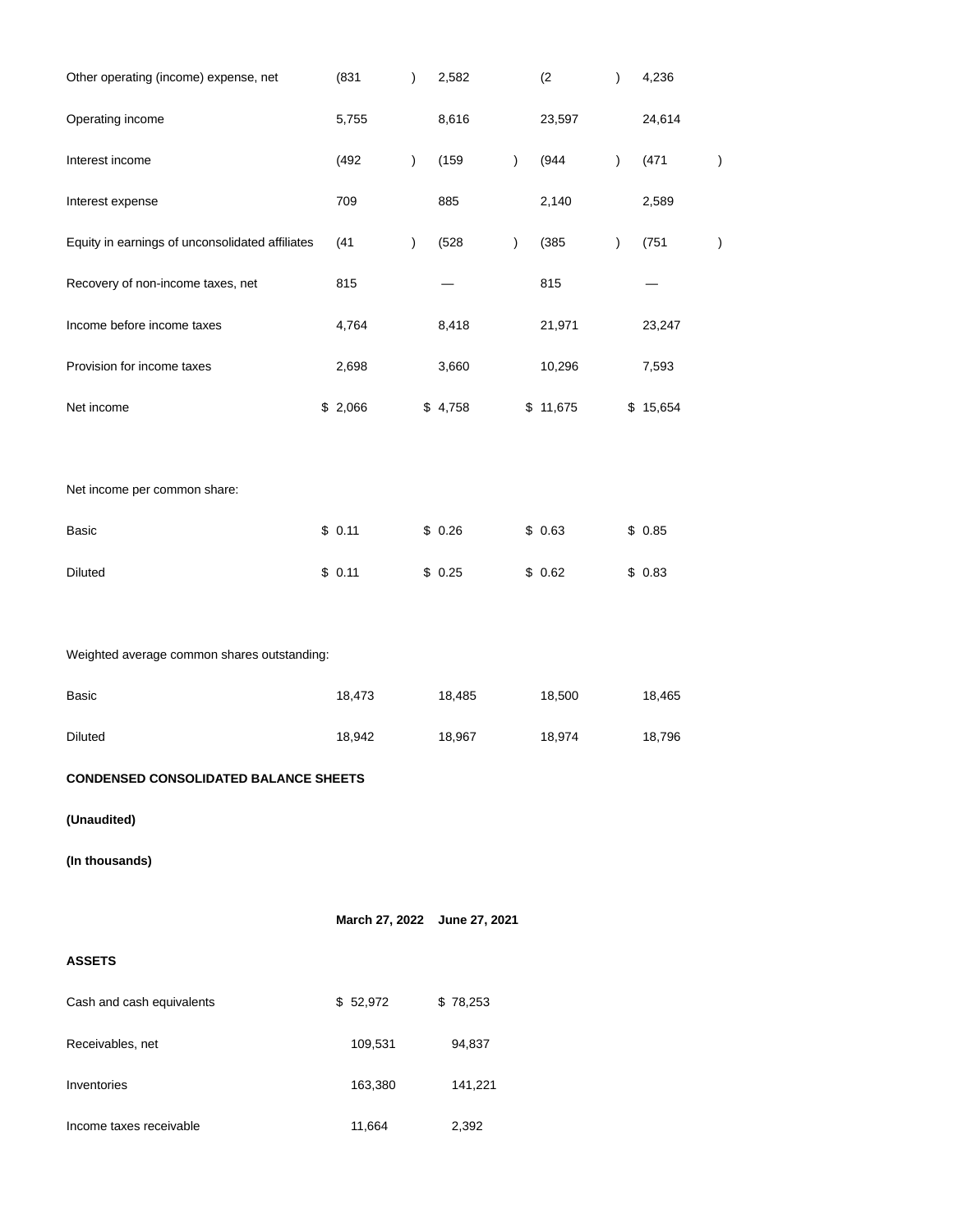| Other current assets               |   | 20,978  | 12,364    |
|------------------------------------|---|---------|-----------|
| Total current assets               |   | 358,525 | 329,067   |
| Property, plant and equipment, net |   | 215,078 | 201,696   |
| Operating lease assets             |   | 9,520   | 8,772     |
| Deferred income taxes              |   | 2,670   | 1,208     |
| Other non-current assets           |   | 7,389   | 14,625    |
| <b>Total assets</b>                | S | 593,182 | \$555,368 |

## **LIABILITIES AND SHAREHOLDERS' EQUITY**

| Accounts payable                        | \$ 67,134 | \$54,259 |
|-----------------------------------------|-----------|----------|
| Income taxes payable                    | 11,609    | 1,625    |
| Current operating lease liabilities     | 2,293     | 1,856    |
| Current portion of long-term debt       | 14,509    | 16,045   |
| Other current liabilities               | 18,806    | 31,638   |
| <b>Total current liabilities</b>        | 114,351   | 105,423  |
| Long-term debt                          | 82,505    | 70,336   |
| Non-current operating lease liabilities | 7,331     | 7,032    |
| Deferred income taxes                   | 5,015     | 6,686    |
| Other long-term liabilities             | 6,715     | 7,472    |
| <b>Total liabilities</b>                | 215,917   | 196,949  |

## Commitments and contingencies

| Common stock                         | 1.845   | 1.849     |
|--------------------------------------|---------|-----------|
| Capital in excess of par value       | 67,523  | 65,205    |
| Retained earnings                    | 354,693 | 344,797   |
| Accumulated other comprehensive loss | (46,796 | (53, 432) |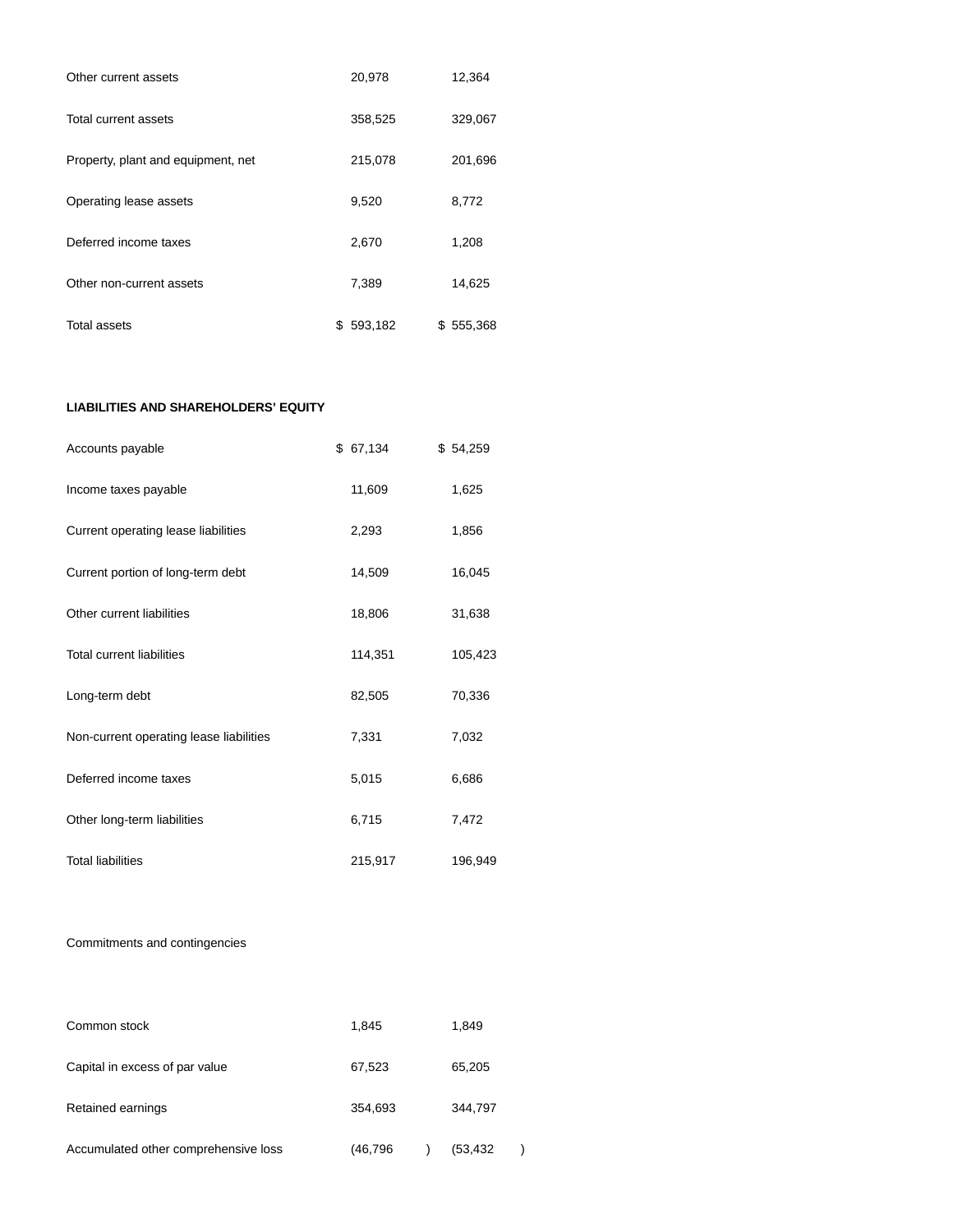| Total shareholders' equity                 | 377.265   | 358.419   |
|--------------------------------------------|-----------|-----------|
| Total liabilities and shareholders' equity | \$593.182 | \$555,368 |

## **CONDENSED CONSOLIDATED STATEMENTS OF CASH FLOWS**

- **(Unaudited)**
- **(In thousands)**

|                                                                                          | For the Nine Months Ended |                |               |                |               |
|------------------------------------------------------------------------------------------|---------------------------|----------------|---------------|----------------|---------------|
|                                                                                          |                           | March 27, 2022 |               | March 28, 2021 |               |
| Cash and cash equivalents at beginning of period                                         |                           | \$78,253       |               | \$75,267       |               |
| Operating activities:                                                                    |                           |                |               |                |               |
| Net income                                                                               |                           | 11,675         |               | 15,654         |               |
| Adjustments to reconcile net income to net cash (used) provided by operating activities: |                           |                |               |                |               |
| Equity in earnings of unconsolidated affiliates                                          |                           | (385)          | $\lambda$     | (751)          | $\mathcal{L}$ |
| Distribution received from unconsolidated affiliate                                      |                           | 750            |               |                |               |
| Depreciation and amortization expense                                                    |                           | 19,176         |               | 19,007         |               |
| Non-cash compensation expense                                                            |                           | 3,081          |               | 2,656          |               |
| Deferred income taxes                                                                    |                           | (3,019)        | $\lambda$     | (1,826)        | $\mathcal{L}$ |
| Loss on disposal of assets                                                               |                           | 21             |               | 2,773          |               |
| Other, net                                                                               |                           | (43)           | $\mathcal{L}$ | (356)          | $\mathcal{L}$ |
| Changes in assets and liabilities                                                        |                           | (33, 319)      | $\lambda$     | (11, 447)      | $\mathcal{L}$ |
| Net cash (used) provided by operating activities                                         |                           | (2,063)        | $\lambda$     | 25,710         |               |
|                                                                                          |                           |                |               |                |               |
| Investing activities:                                                                    |                           |                |               |                |               |
| Capital expenditures                                                                     |                           | (30,094)       | $\lambda$     | (12,071)       | $\mathcal{C}$ |
| Other, net                                                                               |                           | (2, 150)       | $\mathcal{L}$ | (3, 452)       | $\mathcal{C}$ |
| Net cash used by investing activities                                                    |                           | (32, 244)      | $\mathcal{L}$ | (15, 523)      | $\big)$       |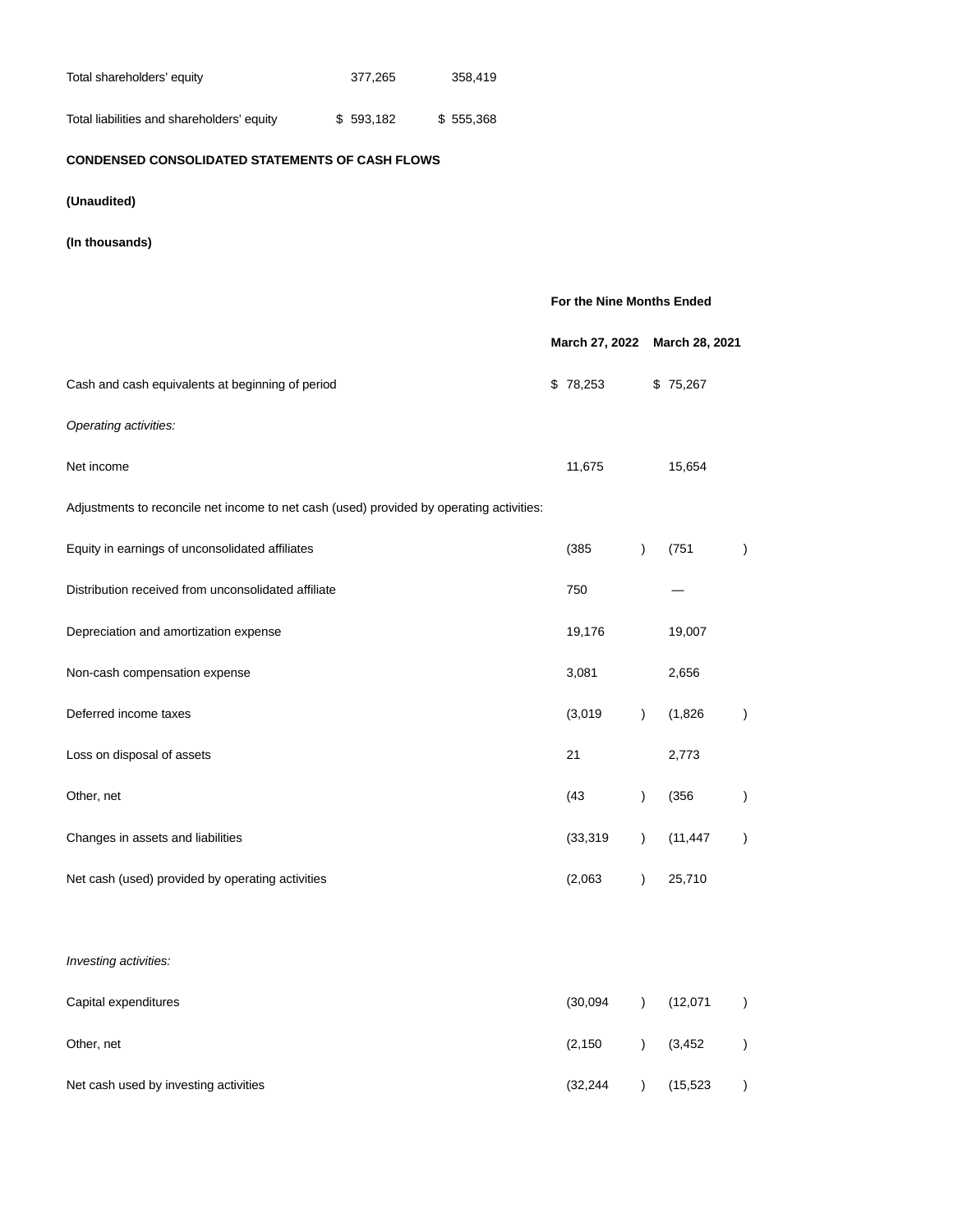Financing activities:

| Proceeds from long-term debt                                 | 82,640    |           |  |
|--------------------------------------------------------------|-----------|-----------|--|
| Payments on long-term debt                                   | (72, 176) | (10, 227) |  |
| Common stock repurchased                                     | (2, 156)  |           |  |
| Other, net                                                   | (345)     | (111)     |  |
| Net cash provided (used) by financing activities             | 7,963     | (10, 338) |  |
|                                                              |           |           |  |
| Effect of exchange rate changes on cash and cash equivalents | 1,063     | 482       |  |
| Net (decrease) increase in cash and cash equivalents         | (25, 281) | 331       |  |

Cash and cash equivalents at end of period  $$52,972$  \$75,598

## **BUSINESS SEGMENT INFORMATION**

**(Unaudited)**

**(In thousands)**

Net sales details for each reportable segment of the Company are as follows:

|                         | For the Three Months Ended |                               | For the Nine Months Ended |                               |  |  |  |
|-------------------------|----------------------------|-------------------------------|---------------------------|-------------------------------|--|--|--|
|                         |                            | March 27, 2022 March 28, 2021 |                           | March 27, 2022 March 28, 2021 |  |  |  |
| Polyester               | \$93,924                   | \$ 82,668                     | \$275,809                 | \$228,440                     |  |  |  |
| Asia                    | 51,277                     | 48,483                        | 161,817                   | 130,898                       |  |  |  |
| Brazil                  | 29,767                     | 25,704                        | 91,106                    | 72,563                        |  |  |  |
| Nylon                   | 24,689                     | 20,778                        | 65,863                    | 47,815                        |  |  |  |
| All Other               | 1,123                      | 1,233                         | 3,587                     | 3,431                         |  |  |  |
| Consolidated \$ 200,780 |                            | 178,866<br>\$                 | \$598,182                 | 483,147<br>\$.                |  |  |  |

Gross profit details for each reportable segment of the Company are as follows:

**For the Three Months Ended For the Nine Months Ended**

**March 27, 2022 March 28, 2021 March 27, 2022 March 28, 2021**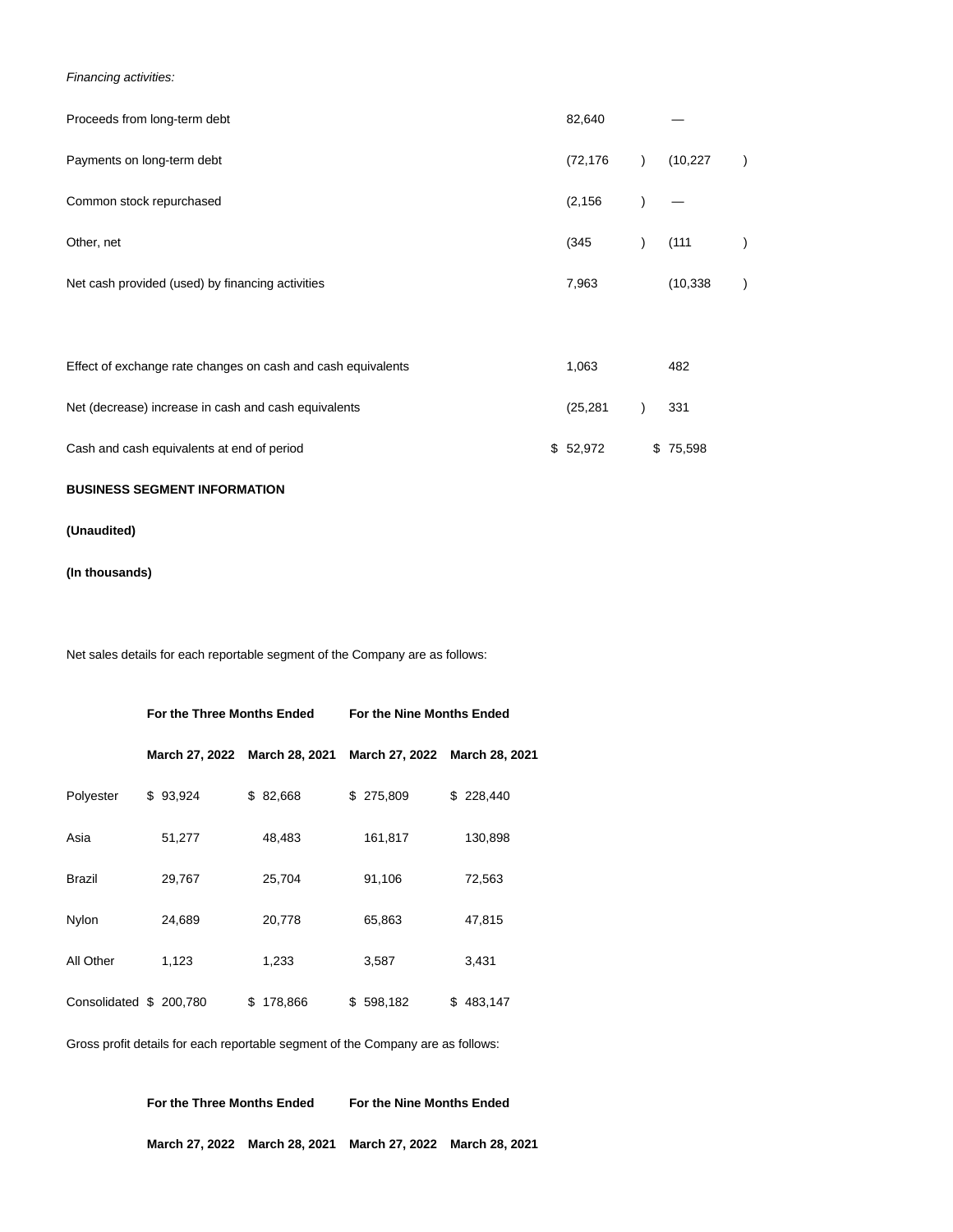| Polyester       | \$<br>3,881 | \$<br>7,222  | \$<br>12,615 | \$22,749     |
|-----------------|-------------|--------------|--------------|--------------|
| Asia            | 7,377       | 7,153        | 22,859       | 18,259       |
| <b>Brazil</b>   | 5,983       | 10,598       | 23,449       | 23,188       |
| Nylon           | 1,764       | 437          | 2,676        | 1,497        |
| All Other       | 139         | 185          | 532          | 397          |
| Consolidated \$ | 19.144      | \$<br>25,595 | \$<br>62,131 | \$<br>66,090 |

#### **RECONCILIATIONS OF REPORTED RESULTS TO ADJUSTED RESULTS (Unaudited) (In thousands)**

#### EBITDA and Adjusted EBITDA (Non-GAAP Financial Measures)

The reconciliations of the amounts reported under U.S. generally accepted accounting principles ("GAAP") for Net income to EBITDA and Adjusted EBITDA are set forth below.

|                                           | For the Three Months Ended |                               |  | For the Nine Months Ended |  |                               |  |          |
|-------------------------------------------|----------------------------|-------------------------------|--|---------------------------|--|-------------------------------|--|----------|
|                                           |                            | March 27, 2022 March 28, 2021 |  |                           |  | March 27, 2022 March 28, 2021 |  |          |
| Net income                                |                            | \$2,066                       |  | \$4,758                   |  | \$11,675                      |  | \$15,654 |
| Interest expense, net                     |                            | 217                           |  | 726                       |  | 1,196                         |  | 2,118    |
| Provision for income taxes                |                            | 2,698                         |  | 3,660                     |  | 10,296                        |  | 7,593    |
| Depreciation and amortization expense (1) |                            | 6,433                         |  | 6,761                     |  | 19,007                        |  | 18,829   |
| <b>EBITDA</b>                             |                            | 11,414                        |  | 15,905                    |  | 42,174                        |  | 44,194   |
|                                           |                            |                               |  |                           |  |                               |  |          |
| Recovery of non-income taxes, net (2)     |                            | 815                           |  |                           |  | 815                           |  |          |
| Adjusted EBITDA                           |                            | \$12,229                      |  | \$15,905                  |  | \$42,989                      |  | \$44,194 |

(1) expense, net. Within the condensed consolidated statements of cash flows, amortization of debt issuance costs is reflected in depreciation and Within this reconciliation, depreciation and amortization expense excludes the amortization of debt issuance costs, which are reflected in interest amortization expense.

(2) During the quarter ended March 27, 2022, the Company reduced the estimated benefit based on additional clarity and review of the recovery In fiscal 2021, the Company recognized an estimated benefit for the recovery of non-income taxes following a Brazil Supreme Court decision. process during the months following the decision.

#### Adjusted Net Income and Adjusted EPS (Non-GAAP Financial Measures)

The tables below set forth reconciliations of (i) income before income taxes ("Pre-tax Income"), provision for income taxes ("Tax Impact"), and net income ("Net Income") to Adjusted Net Income and (ii) Diluted Earnings Per Share ("Diluted EPS") to Adjusted EPS. Rounding may impact certain of the below calculations.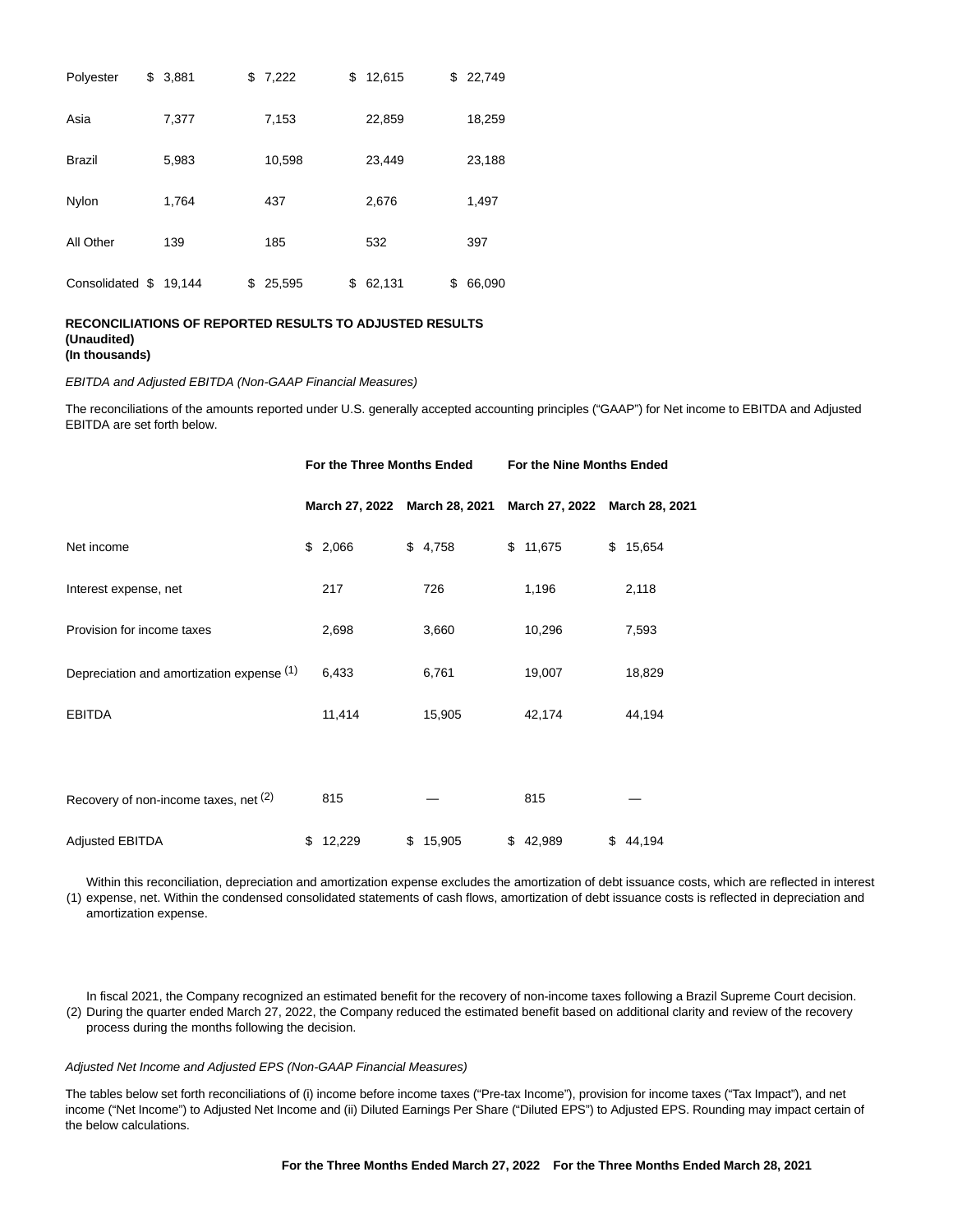|                                       | Pre-tax<br><b>Income</b> | Tax<br>Impact | <b>Net</b><br><b>Income</b> | <b>Diluted</b><br><b>EPS</b> | Pre-tax<br><b>Income</b> | Tax<br><b>Impact</b> | <b>Net</b><br><b>Income</b> | <b>Diluted</b><br><b>EPS</b> |
|---------------------------------------|--------------------------|---------------|-----------------------------|------------------------------|--------------------------|----------------------|-----------------------------|------------------------------|
| <b>GAAP</b> results                   | \$4,764                  | \$ (2,698)    | 32,066                      | \$0.11                       | \$8,418                  | \$ (3,660 ) \$4,758  |                             | \$0.25                       |
| Recovery of non-income taxes, net (1) | 815                      | (257)         | 558                         | 0.03                         |                          |                      |                             |                              |
| Adjusted results                      | \$5,579                  | \$(2,955)     | 32,624                      | \$0.14                       | \$8,418                  | \$ (3,660 ) \$4,758  |                             | \$0.25                       |
|                                       |                          |               |                             |                              |                          |                      |                             |                              |

Weighted average common shares outstanding 18,967 18,942 18,967

## **For the Nine Months Ended March 27, 2022 For the Nine Months Ended March 28, 2021**

|                                       | Pre-tax<br><b>Income</b> | Tax<br><b>Impact</b>    | <b>Net</b><br><b>Income</b> | <b>Diluted</b><br><b>EPS</b> | Pre-tax<br><b>Income</b> | Tax<br><b>Impact</b> | <b>Net</b><br><b>Income</b> | <b>Diluted</b><br><b>EPS</b> |
|---------------------------------------|--------------------------|-------------------------|-----------------------------|------------------------------|--------------------------|----------------------|-----------------------------|------------------------------|
| <b>GAAP</b> results                   | \$21.971                 | $$(10,296)$ $$11,675$   |                             | \$0.62                       | \$23,247                 | \$(7,593)            | \$15,654                    | \$0.83                       |
| Recovery of non-income taxes, net (1) | 815                      | (257)                   | 558                         | 0.02                         |                          |                      |                             |                              |
| Adjusted results                      | \$22,786                 | \$ (10,553) \$ \$12,233 |                             | \$0.64                       | \$23,247                 | \$ (7,593)           | \$15,654                    | \$0.83                       |

| Weighted average common shares outstanding | 18.974 | 18.796 |
|--------------------------------------------|--------|--------|
|--------------------------------------------|--------|--------|

(1) During the quarter ended March 27, 2022, the Company reduced the estimated benefit based on additional clarity and review of the recovery In fiscal 2021, the Company recognized an estimated benefit for the recovery of non-income taxes following a Brazil Supreme Court decision. process during the months following the decision.

### Net Debt (Non-GAAP Financial Measure)

Reconciliations of Net Debt are as follows:

|                                   |    | March 27, 2022 June 27, 2021 |              |
|-----------------------------------|----|------------------------------|--------------|
| Long-term debt                    | \$ | 82,505                       | \$<br>70,336 |
| Current portion of long-term debt |    | 14,509                       | 16,045       |
| Unamortized debt issuance costs   |    | 307                          | 476          |
| Debt principal                    |    | 97,321                       | 86,857       |
| Less: cash and cash equivalents   |    | 52,972                       | 78,253       |
| Net Debt                          | S  | 44,349                       | \$<br>8,604  |

Cash and cash equivalents

At March 27, 2022 and June 27, 2021, the Company's domestic operations held approximately 1% and 48% of consolidated cash and cash equivalents, respectively.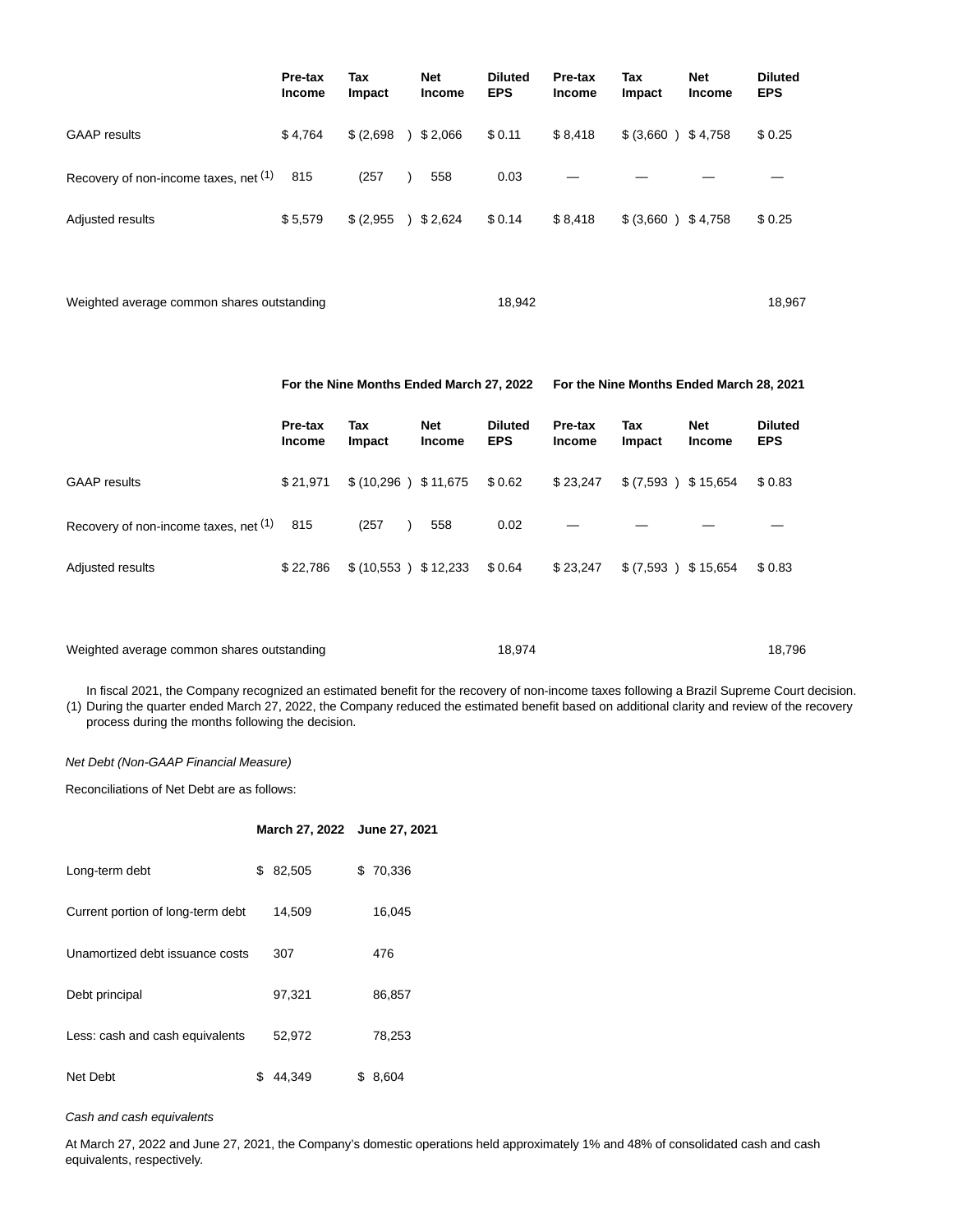## REPREVE® Fiber

 $REPREVE<sup>®</sup>$  Fiber represents the Company's collection of fiber products on its recycled platform, with or without added technologies. Beginning in the fourth quarter of fiscal 2021, as a result of its annual review of products meeting the REPREVE® Fiber definition, the Company began including certain product sales in the Asia Segment that were previously excluded from the REPREVE® Fiber sales metric. Quarters 1, 2, and 3 of fiscal 2021 have been adjusted to reflect such sales, which resulted in a change of not more than 1% for any quarter.

### **Non-GAAP Financial Measures**

Certain non-GAAP financial measures included herein are designed to complement the financial information presented in accordance with GAAP. These non-GAAP financial measures include Earnings Before Interest, Taxes, Depreciation and Amortization ("EBITDA"), Adjusted EBITDA, Adjusted Net Income, Adjusted EPS and Net Debt (together, the "non-GAAP financial measures").

- EBITDA represents Net income before net interest expense, income tax expense, and depreciation and amortization expense.
- Adjusted EBITDA represents EBITDA adjusted to exclude, from time to time, certain other adjustments necessary to understand and compare the underlying results of UNIFI.
- Adjusted Net Income represents Net income calculated under GAAP adjusted to exclude certain amounts. Management believes the excluded amounts do not reflect the ongoing operations and performance of UNIFI and/or exclusion may be necessary to understand and compare the underlying results of UNIFI.
- Adjusted EPS represents Adjusted Net Income divided by UNIFI's weighted average common shares outstanding.
- Net Debt represents debt principal less cash and cash equivalents.

The non-GAAP financial measures are not determined in accordance with GAAP and should not be considered a substitute for performance measures determined in accordance with GAAP. The calculations of the non-GAAP financial measures are subjective, based on management's belief as to which items should be included or excluded in order to provide the most reasonable and comparable view of the underlying operating performance of the business. We may, from time to time, modify the amounts used to determine our non-GAAP financial measures.

We believe that these non-GAAP financial measures better reflect Unifi's underlying operations and performance and that their use, as operating performance measures, provides investors and analysts with a measure of operating results unaffected by differences in capital structures, capital investment cycles, and ages of related assets, among otherwise comparable companies.

Management uses Adjusted EBITDA (i) as a measurement of operating performance because it assists us in comparing our operating performance on a consistent basis, as it removes the impact of (a) items directly related to our asset base (primarily depreciation and amortization) and (b) items that we would not expect to occur as a part of our normal business on a regular basis; (ii) for planning purposes, including the preparation of our annual operating budget; (iii) as a valuation measure for evaluating our operating performance and our capacity to incur and service debt, fund capital expenditures, and expand our business; and (iv) as one measure in determining the value of other acquisitions and dispositions. Adjusted EBITDA is a key performance metric utilized in the determination of variable compensation. We also believe Adjusted EBITDA is an appropriate supplemental measure of debt service capacity, because it serves as a high-level proxy for cash generated from operations.

Management uses Adjusted Net Income and Adjusted EPS (i) as measurements of net operating performance because they assist us in comparing such performance on a consistent basis, as they remove the impact of (a) items that we would not expect to occur as a part of our normal business on a regular basis and (b) components of the provision for income taxes that we would not expect to occur as a part of our underlying taxable operations; (ii) for planning purposes, including the preparation of our annual operating budget; and (iii) as measures in determining the value of other acquisitions and dispositions.

Management uses Net Debt as a liquidity and leverage metric to determine how much debt would remain if all cash and cash equivalents were used to pay down debt principal.

In evaluating non-GAAP financial measures, investors should be aware that, in the future, we may incur expenses similar to the adjustments included herein. Our presentation of non-GAAP financial measures should not be construed as indicating that our future results will be unaffected by unusual or non-recurring items. Each of our non-GAAP financial measures has limitations as an analytical tool, and investors should not consider it in isolation or as a substitute for analysis of our results or liquidity measures as reported under GAAP. Some of these limitations are (i) it is not adjusted for all non-cash income or expense items that are reflected in our statements of cash flows; (ii) it does not reflect the impact of earnings or charges resulting from matters we consider not indicative of our ongoing operations; (iii) it does not reflect changes in, or cash requirements for, our working capital needs; (iv) it does not reflect the cash requirements necessary to make payments on our debt; (v) it does not reflect our future requirements for capital expenditures or contractual commitments; (vi) it does not reflect limitations on or costs related to transferring earnings from our subsidiaries to us; and (vii) other companies in our industry may calculate this measure differently than we do, limiting its usefulness as a comparative measure.

Because of these limitations, these non-GAAP financial measures should not be considered as a measure of discretionary cash available to us to invest in the growth of our business or as a measure of cash that will be available to us to meet our obligations, including those under our outstanding debt obligations. Investors should compensate for these limitations by relying primarily on our GAAP results and using these measures only as supplemental information.

### **Cautionary Statement on Forward-Looking Statements**

Certain statements included herein contain "forward-looking statements" within the meaning of federal securities laws about the financial condition and results of operations of Unifi that are based on management's beliefs, assumptions and expectations about our future economic performance, considering the information currently available to management. An example of such forward-looking statements include, among others, guidance pertaining to our financial outlook. The words "believe," "may," "could," "will," "should," "would," "anticipate," "plan," "estimate," "project," "expect," "intend," "seek," "strive" and words of similar import, or the negative of such words, identify or signal the presence of forward-looking statements. These statements are not statements of historical fact, and they involve risks and uncertainties that may cause our actual results, performance or